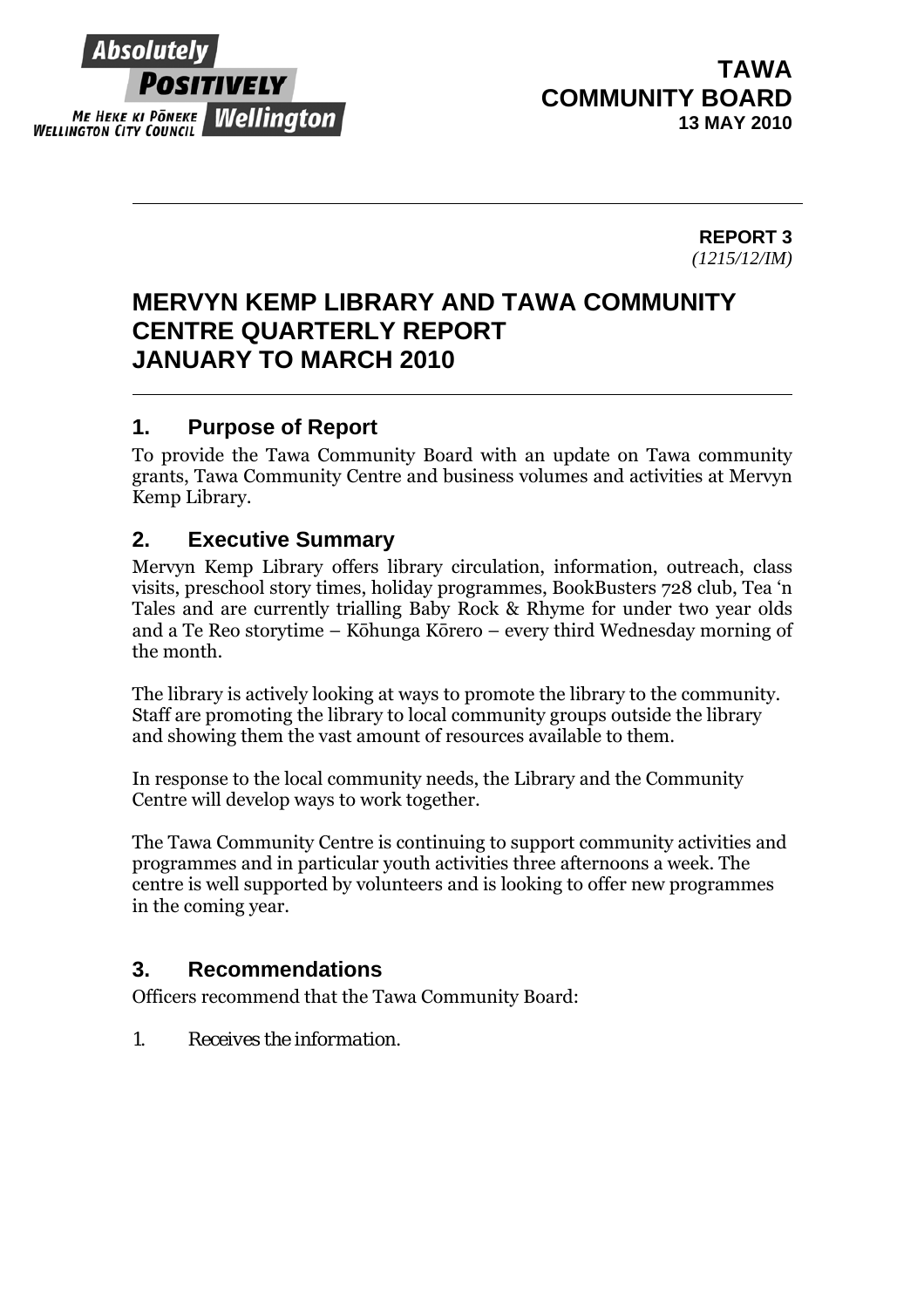### **4. Discussion**

#### *4.1 Mervyn Kemp Library*

#### **4.1.1 Strategic Challenges for 2009 – 2010**

• *To deliver on increasing the magazine issues by 10% (cluster business target)*:

| <b>Magazine Transactions</b> |                 |  |  |  |
|------------------------------|-----------------|--|--|--|
| Jan-March                    |                 |  |  |  |
| 2008/2009                    | 2,644           |  |  |  |
| Jan-March                    |                 |  |  |  |
| 2009/2010                    | 2,728           |  |  |  |
|                              |                 |  |  |  |
| Variance                     |                 |  |  |  |
|                              | $84$<br>(3.18%) |  |  |  |

The free magazines have been issuing very well in Tawa and have increased substantially this quarter when compared to the same period last year. These free magazines are published in various languages especially for immigrants to the country. The adult magazine issues have increased by 3.5%.

• *To create an environment that is welcoming to all people, inclusive of migrant and Maori targeting the identified customer groups of blokes, Maori and disabled:* 

The Te Reo pre-school story time trial has been very successful with an attendance on average of 20 people (parents, caregivers and children). The team have promoted this to local kohungas and child care facilities who are enjoying the programme.

During Race Relations Week, the team ran a successful display depicting

various wedding photos from different ethnic groups, together with authentic wedding gowns. An Oromia (Ethiopian) Coffee Ceremony was conducted by a staff member to the Tea & Tales group, and to the BookBuster group what it is like growing up in different countries. A Chinese staff member, Ethopian staff member and Fijian staff member spoke to a group of children and parents about their



home countries at a session in the library one morning.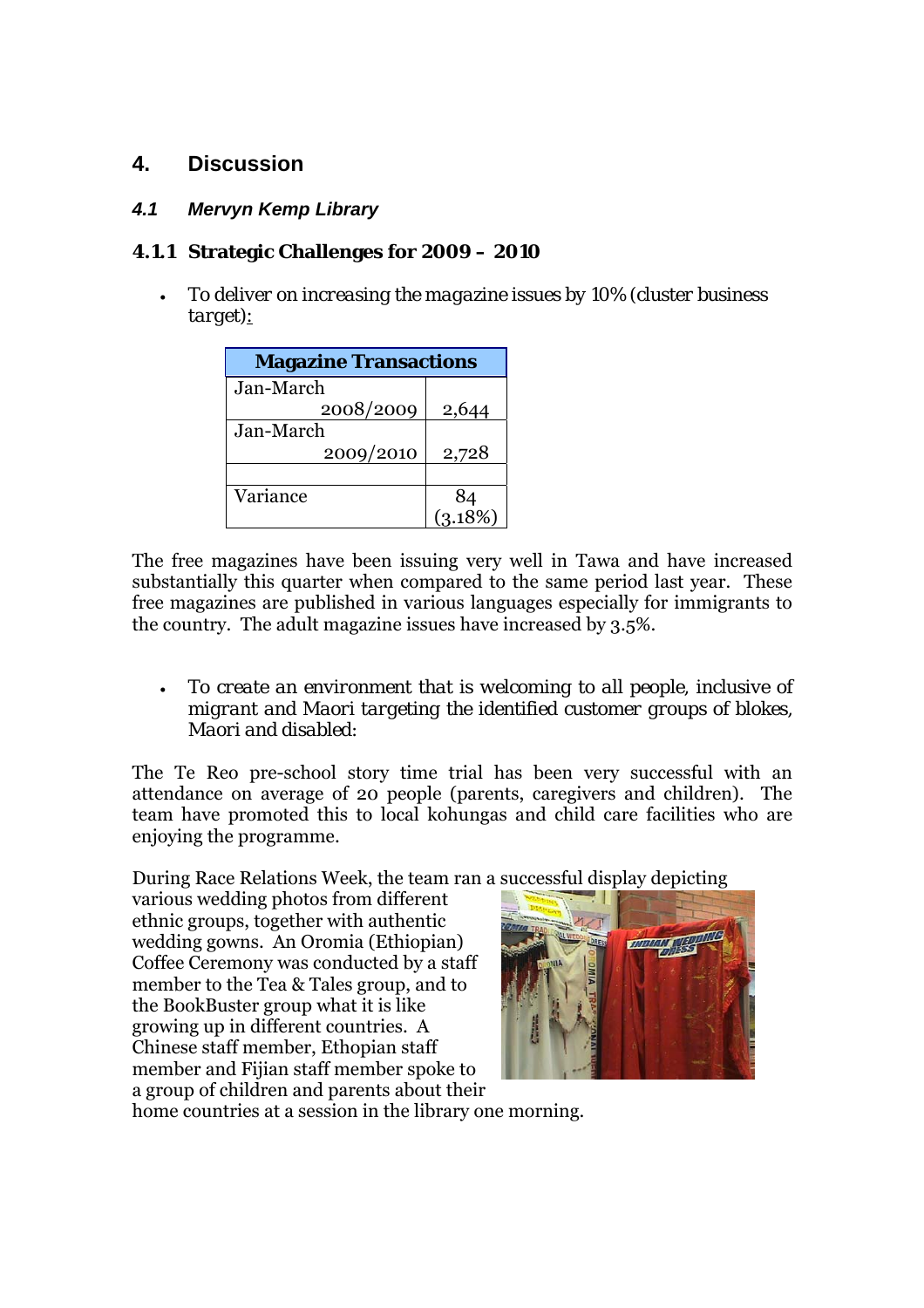• *Develop initiatives to increase the physical as well as web use of libraries:* 

The team highlighted different aspects of the collection this quarter in line with the customer segment themes of blokes, Maori and disabled. Displays included blokes, disabilities, Dr Seuss, databases, library collections, Chinese New Year, race relations, foreign language, Easter and many more. Footprints leading to the Dr. Seuss display was most successful with the children and the books went out well.



• *Engage with other Business Units in the area to develop working relationships and common outcomes:* 

Wendy Jacobs and Brigid Brammer meet quarterly with representatives from the Tawa Community Centre, Tawa Recreation Centre, Tawa Pool and Newlands Community Centre to develop relationships and to discuss how they could work together. The units will advertise various events/programmes for each other with a view to working together where possible. An upcoming event where this will work well will be the annual Spring into Tawa event.

#### **4.1.2 Highlights**

- BookSeekers for 9-12 year olds and BookBusters for 7-8 year olds continue to be popular with the children. Attendance levels for both programmes average at 12 children per session.
- Pre-school story-time attendance has increased by 3.49% this quarter, partly due to the pilot sessions of Baby Rock & Rhyme (see below).
- Baby Rock & Rhyme is currently being piloted in Tawa every Friday morning during the school terms. On average 20 parents/caregivers and babies attend these sessions.

#### **4.1.3 Maintenance**

Maintenance this quarter has included the roller doors separating the library from the activity room being re-aligned, roof leaks being fixed and the air conditioner fuses having to be replaced.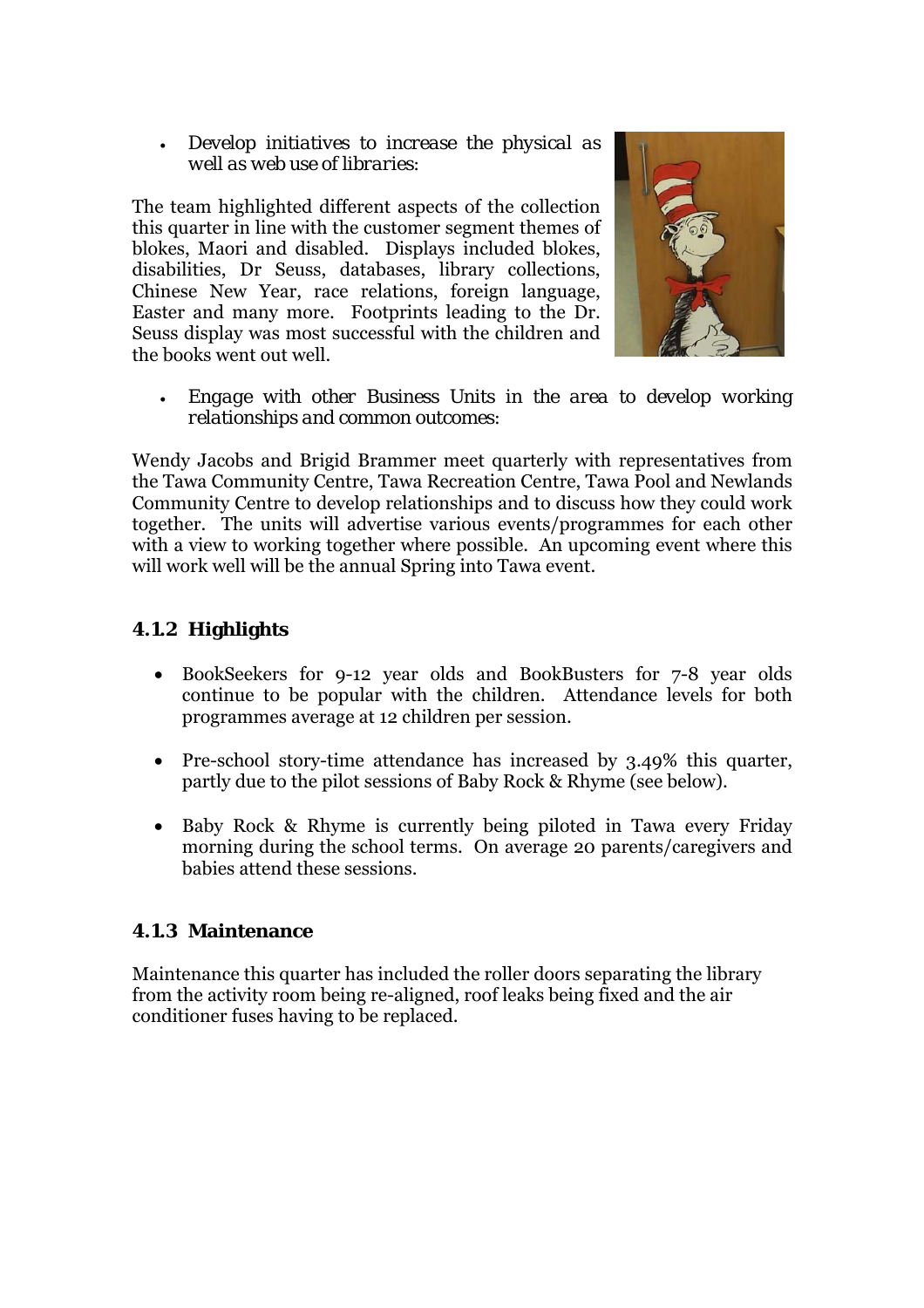#### **4.1.4 Statistics**

| <b>Site</b>         | <b>Issues</b> | <b>Visitors</b> | <b>New</b><br><b>Borrowers</b> | <b>Children's</b><br><b>Programmes</b> | <b>Children's</b><br><b>Programmes</b><br><b>Attendance</b> |
|---------------------|---------------|-----------------|--------------------------------|----------------------------------------|-------------------------------------------------------------|
| Jan-March:<br>08/09 | 135,857       | 113,574         | 690                            | 48                                     | 1,303                                                       |
| 09/10               | 131,152       | 110,229         | 644                            | 44                                     | 1243                                                        |
| $+/-%$ var          | $-3.59%$      | $-3.03%$        | $-7.14%$                       | $-9.09\%$                              | $-4.83%$                                                    |
|                     |               |                 |                                |                                        |                                                             |

- Issues and visitor numbers are showing a decrease which seems to be the trend across all the branch sites.
- The visitor numbers will have been affected by withdrawal of other council services and will continue this trend for another 6 months.

#### *4.2 Tawa Community Centre*

During this quarter a new Tawa Community Centre Coordinator was appointed.

From March 'The Boiler Room' after school youth programme began running its sessions three times a week from the centre. This local initiative offers a regular youth programme with a proven model to young people in Tawa.

To celebrate Race Relations Day, the first pot luck community dinner was held on 20th of March, as well as smaller events throughout the week. A performance by the Kiribati Community Group was held one evening.

A number of new activities began at the centre begin during March. These included a social knitting group on Mondays and Tuesdays as well as Zumba classes on Thursday evenings.

During the quarter, the exterior to the community centre was painted and the studio floor was polyurethaned.

|     | <b>Regular users</b><br>(weekly and Monthly) | One off<br>bookings | Drop in | Total |
|-----|----------------------------------------------|---------------------|---------|-------|
| Jan | 130                                          | 126                 | 20      | 276   |
| Feb | 1,999                                        | 137                 | 80      | 2216  |
| Mar | 2,061                                        | 330                 | 160     | 2551  |
|     |                                              |                     |         |       |

#### **4.2.1 User Statistics**